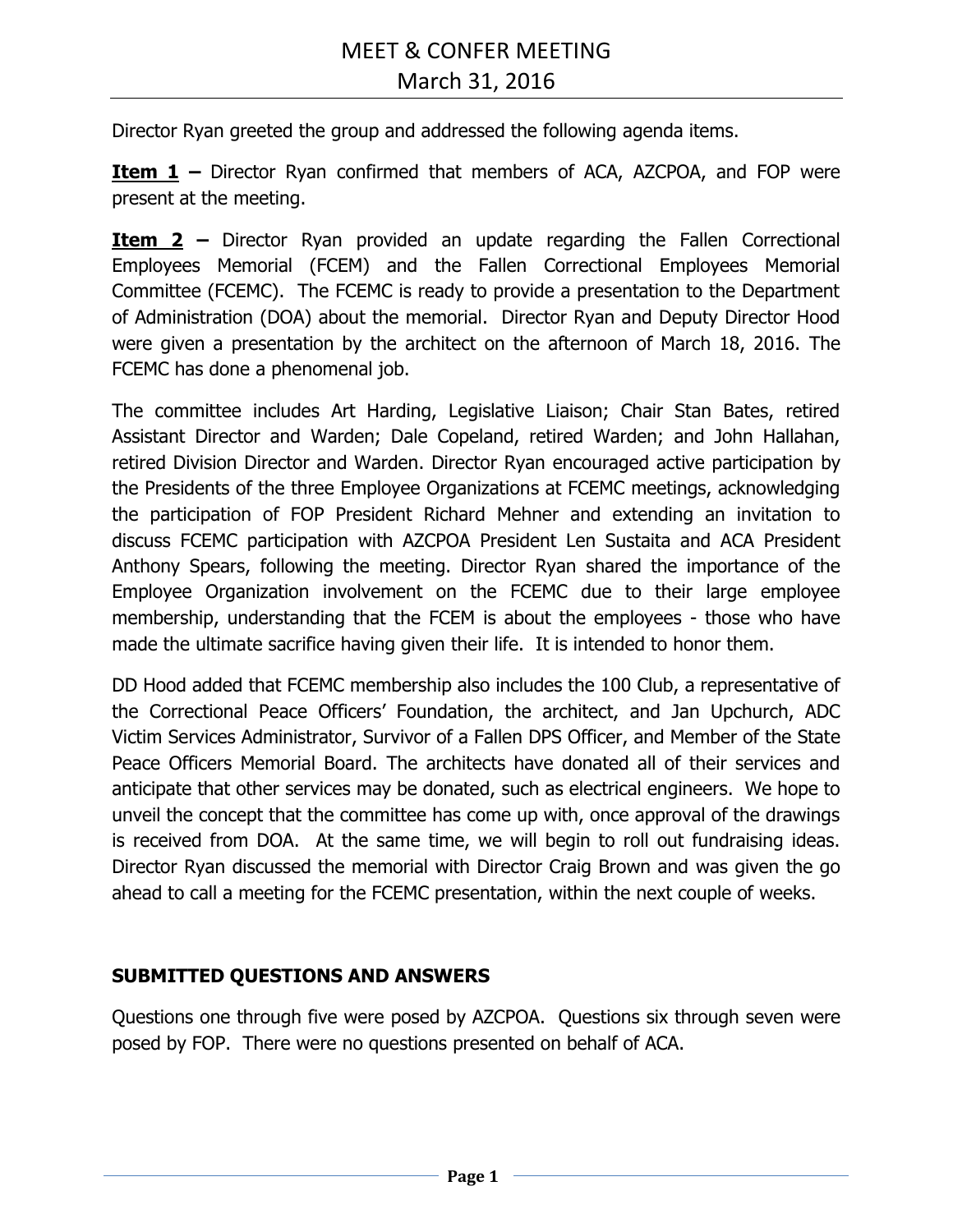March 31, 2016

### **AZCPOA**

On behalf of AZCPOA, the following questions were provided:

**Question 1** - Why is there no cash overtime in Yuma?

**Answer 1** – Division Director Carson McWilliams clarified that ASPC–Yuma had an Operational Vacancy for Correctional Officers of 5.91%. As a result of this consistently low vacancy rate, ASPC-Yuma can effectively meet its staffing requirements without the use of overtime. Overtime opportunities remain available at the Florence and Eyman Complexes, to which some Yuma staff members consistently avail themselves.

**Question 2** - In ADC's settlement agreement with ADOSH arising out of the Eyman rape matter, ADC agreed to allocate \$14,000 to "enhance operational security and work-place safety for both uniformed and non-uniformed staff at Eyman Prison and throughout the state wide prison system"….What specifically does ADC intend to spend the \$14,000 on?

**Answer 2** – General Counsel Brad Keogh clarified that the Settlement Agreement dated February 10, 2016, between ADC and ADOSH is a public record and speaks for itself. In addition, AZCPOA's General Counsel has commenced litigation against ADC alleging that AZCPOA members work in an unsafe working environment, and it is not appropriate for AZCPOA to misuse the meet and confer process in an attempt to circumvent the formal discovery process established by the Arizona Rules of Civil Procedure which governs that lawsuit.

**Question 3** - In ADC's settlement agreement with ADOSH, ADC certified that since Jan 30, 2014 it has spent in excess of \$600,000 to enhance operational security and workplace safety. Among the steps ADC says it has taken was that ADC's "security, operations, and workplace safety experts will continue to review ADC's security, operations, and workplace safety protocols."

- a. Since Jan 30, 2014, how much money has ADC allocated to reviewing ADC's security, operations, and workplace safety protocols?
- b. What are the names of ADC's security, operations, and workplace safety experts?
- c. As a result of these reviews what changes have been made in last six months?
- d. Since significant numbers of staff assaults continue to occur, how would you evaluate ADC's expert's performance to date?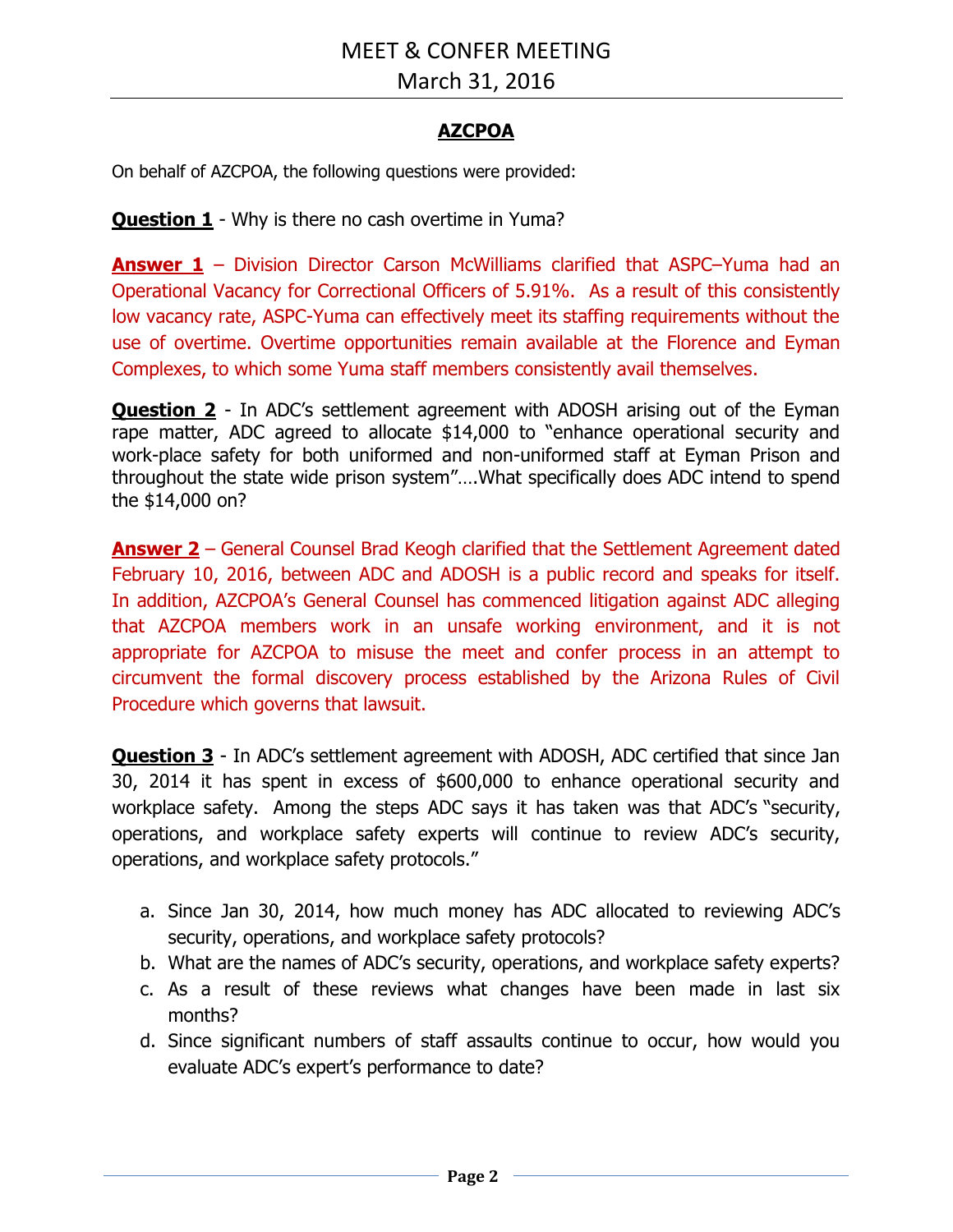**Answer 3** – General Counsel Brad Keogh clarified that the Settlement Agreement dated February 10, 2016, between ADC and ADOSH is a public record and speaks for itself. In addition, AZCPOA's General Counsel has commenced litigation against ADC alleging that AZCPOA members work in an unsafe working environment, and it is not appropriate for AZCPOA to misuse the meet and confer process in an attempt to circumvent the formal discovery process established by the Arizona Rules of Civil Procedure which governs that lawsuit.

**Question 4** - Why, after AZCPOA raised the issue of the inmate assault on Sgt. Salazar and the lock problem in Tucson, did you feel it necessary to investigate AZCPOA?

a. You understand the investigators asked us questions concerning AZCPOA, like who was running the AZCPOA website. Why do you believe it was appropriate to investigate AZCPOA internal matters after we raised issues concerning staff assaults?

**Answer 4** – General Counsel Brad Keogh clarified that ADC did not "investigate AZCPOA." ADC investigated the allegations asserted by AZCPOA in a letter dated November 5, 2015, which was signed by AZCPOA's President and printed on AZCPOA letterhead. ADC's investigation was thorough and objective and ultimately revealed that AZCPOA's allegations were unsubstantiated and refuted by the actual evidence.

**Question 5** - We noted that ADOSH report regarding the Yuma near-rape incident has been released.

- a. Why did ADC wait nearly 6 months before allowing ADOSH to inspect the Yuma prison?
- b. A private law firm was hired to represent ADC against ADOSH. How much was the firm paid? Did that come from ADC's budget?

**Answer 5** – General Counsel Brad Keogh stated that ADC is not aware of an "ADOSH report" having been "released" by ADOSH. ADC and ADOSH worked cooperatively through their respective legal counsel and agreed to an inspection of the Yuma Prison four months ago. Sometimes the legal process takes longer than both lawyer and layman would like. After inspecting the Yuma Prison and interviewing ADC's employees, ADOSH concluded that there were no violations and that no citations would be issued. If AZCPOA remains interested in learning the amount paid to ADC's counsel, it may follow well-established Arizona law and ADC policy and submit a Public Records Request to the ADC Public Access Unit.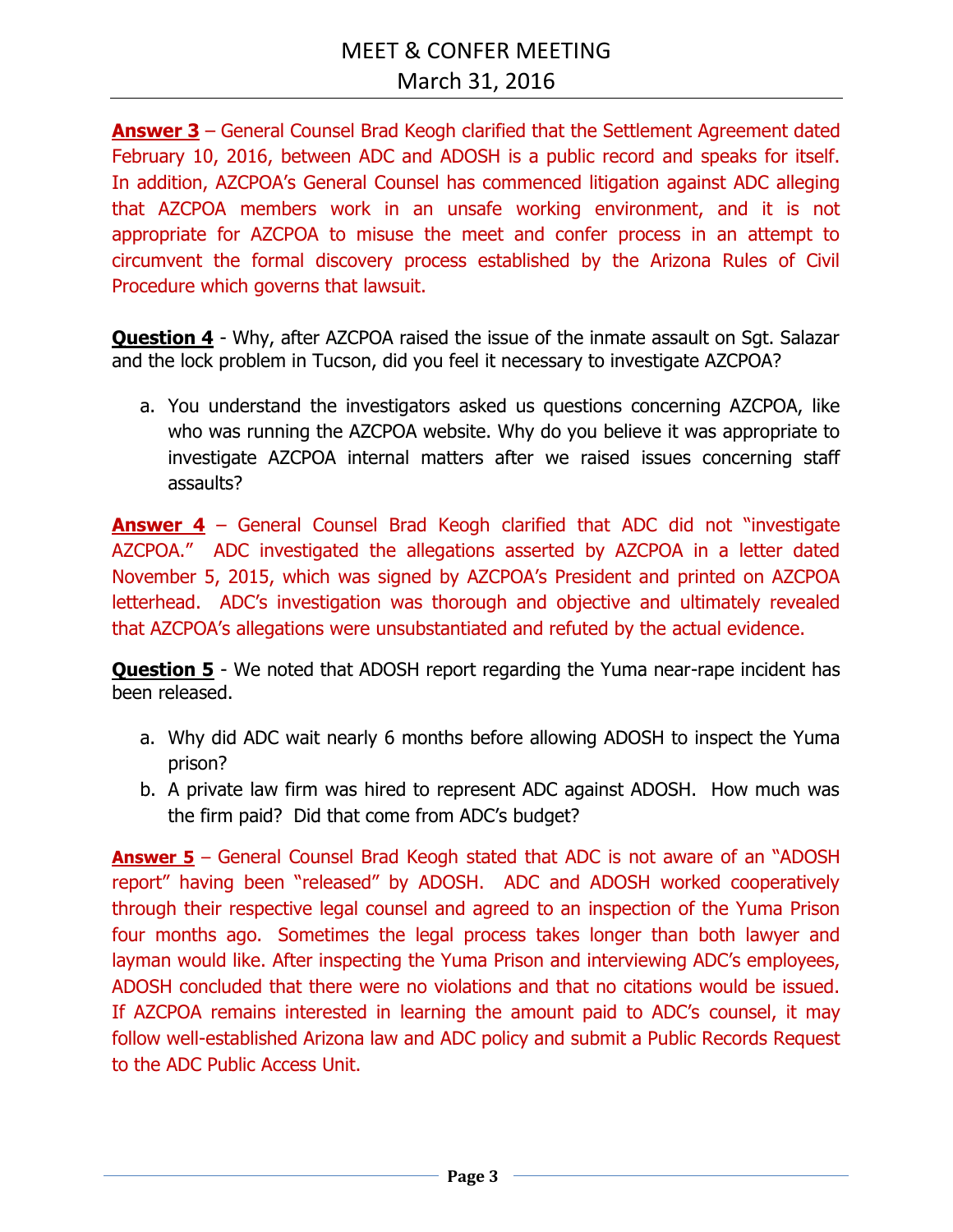# March 31, 2016

## **FOP**

On behalf of FOP, the following questions were provided:

**Question 6** - FITNESS TOOLS: Recognizing the Director's effort in new physical fitness standards for Correctional Officers and the State's Health Impact Program, FOP is requesting that Officers be allowed to wear a fitness-tracking device (an electronic version of a pedometer) in to the Units. FOP is requesting that the FITBIT "Flex" be authorized. The Flex is designed to track all-day activity of the user. The Flex has no phone transmitter, email, text messaging, nor photo taking capability. The Flex has a single purpose, to collect metadata of the users' movement (steps, etc.) The unit has only a LED "progress display" that only shows a series of dots to show performance progression. The Flex is not a gaming device and does not have an AM/FM radio. The devise does communicate with a phone, but only via blue tooth with a range of 30 feet and only transmits the metadata collected when the Flex is in the range of an authorized phone. The "Flex" is not classified by the FCC as a communications device. The Flex does not have a USB connection for storage of "extra" items (songs, documents, etc.). FOP believes that this device does not violate DO-513.1.6, but because sometimes technology out paces ADC Policy, we ask for permission for this very popular device to be authorized for use within the complexes. More information on the device can be found via the manufactures website of: www.fitbit.com/flex

**Answer 6** – Division Director Carson McWilliams explained that we have looked into the possibility of authorizing staff to allow the wearing of a FITBIT while on duty. After research on various models/brands, we have found they vary greatly in price, functions, and capabilities. In some cases it is hard to identify what type of FITBIT someone is wearing. Some have functions that could cause security concerns and they can also be expensive well beyond the allowable personal property value limit.

The use of these devices at work also distracts from staff staying focused on their work and could lead to performance problems. At this time we will not authorize the FITBIT to be worn.

President Richard Mehner challenged the FITBIT as a violation of policy, as it would be accompanied with a personal property form. Director Ryan clarified that the burden to follow policy falls on the employee; if all employees followed policy we would have no issues. NROD Ernie Trujillo clarified that it is our intention to simplify the CO job so that focus can be on security. Director Ryan stated that if President Mehner is so inclined to buy a FITBIT, he would take a look at it.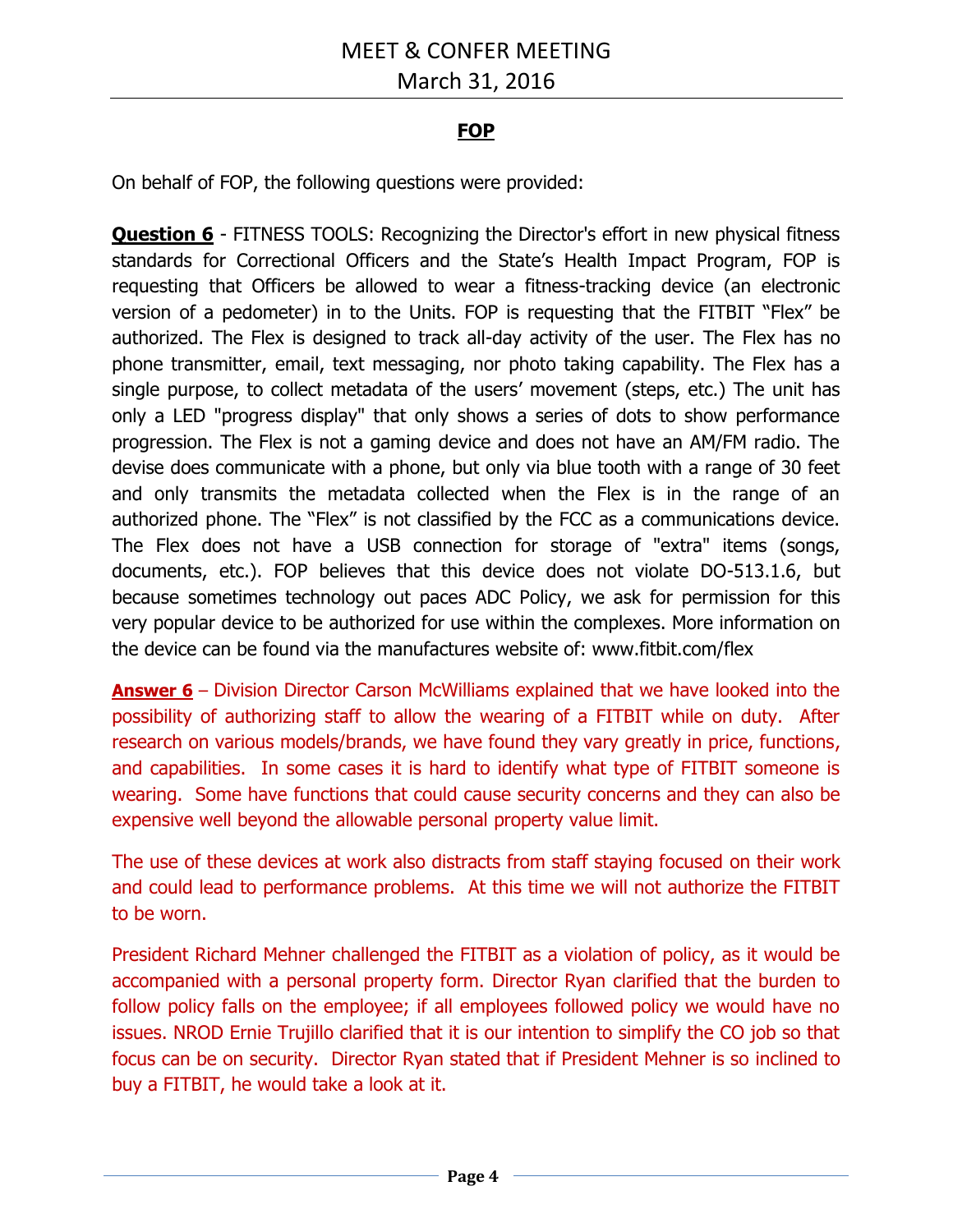**Question 7** - PHOTOS: FOP recommends that the Department start a Professional Photographic Program that Starts with COTA and possibly expanded to all Employees. Most Professional Law Enforcement Organizations take graduation photos of their employees for award and or memorial services. We have attached an example of the type of photo we are requesting. A program like this at COTA would be very simple implement. It might even be possible to have a Tucson based professional photographer offer the services without charge to the State for official photos of each cadet and in turn the photographer could be allowed to offer photos to the Cadet or Cadet's family for a nominal fee.

**Answer 7** – Communications Director Andrew Wilder confirmed that the Department will initiate an official photo program for graduating COTA cadets. Staff from ADC's Media Relations office or the academy will schedule time on location at COTA prior to graduation whereby cadets will have an opportunity to sit for an official photo. A highresolution digital copy of a photo, similar in style to the example provided today, will be made available to cadets at no cost following successful graduation from the academy. Once up and running, this will be expanded to include all staff. The Media Relations Department has the capabilities today. If a photo is wanted, contact Rusty Heaps.

#### **Additional Information:**

- 1) In terms of the Employee Organizations going to COTA to meet with Cadets, Director Ryan stated that effective now, the authorized time will be at 5:00 pm; not during the last hour of class time. The next class this will impact is the class graduating next Friday, April 8, 2016.
- 2) Director Ryan discussed the Meet and Confer Executive Order 2008-13, explaining that a change will be exercised; ADC will be more precisely following the Executive Order. A meeting will be held with the three Employee Organizations (EO) individually to better serve the Organizations. Questions will continue to be submitted two weeks in advance. This will take effect by the next Meet and Confer meeting date, approximately three months from now. Director Ryan will set aside an hour for each EO, possibly on the same day, and will continue to publish the questions and answers. It is part of the Communication Plan to spend more time in the institutions and spend more time with everyone, including employees who are not EO members. Employees who are not EO members must know that they don't have to be EO members to communicate meaningfully with Department leadership.